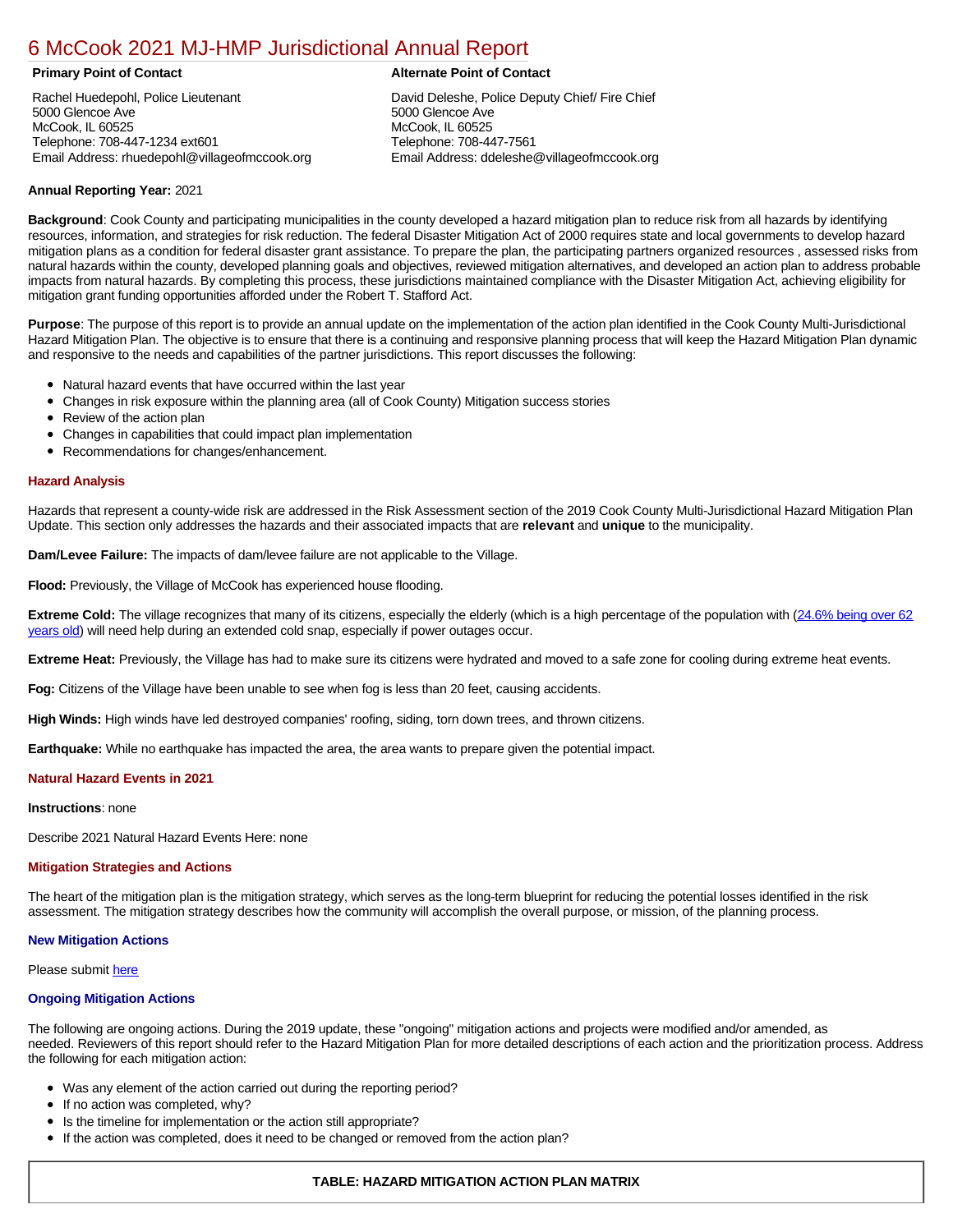| <b>Completion status legend:</b><br>$o$ = Action Ongoing toward Completion<br>$N = New$<br>$R =$ Want Removed from Annex<br>$c$ = Project Completed<br>$X = No$ Action Taken                                                                                                                                                                                                       |                       |                                                       |                                                                                                                                                     |                                |                                       |                          |                                                                    |                                                            |  |  |
|------------------------------------------------------------------------------------------------------------------------------------------------------------------------------------------------------------------------------------------------------------------------------------------------------------------------------------------------------------------------------------|-----------------------|-------------------------------------------------------|-----------------------------------------------------------------------------------------------------------------------------------------------------|--------------------------------|---------------------------------------|--------------------------|--------------------------------------------------------------------|------------------------------------------------------------|--|--|
| 2021<br><b>Status</b>                                                                                                                                                                                                                                                                                                                                                              | 2020<br><b>Status</b> | 2019 Status                                           | <b>Hazards Mitigated</b>                                                                                                                            | <b>Objectives</b><br>Met       | Lead<br><b>Agencies</b>               | <b>Estimated</b><br>Cost | Sources of<br><b>Funding</b>                                       | <b>Timeline/Projected</b><br><b>Completion Date</b><br>(a) |  |  |
| Action M4.1—Where appropriate, support retrofitting, purchase, or relocation of structures in hazard-prone areas to prevent future structure damage. Give<br>priority to properties with exposure to repetitive losses.                                                                                                                                                            |                       |                                                       |                                                                                                                                                     |                                |                                       |                          |                                                                    |                                                            |  |  |
| <b>Status Description:</b>                                                                                                                                                                                                                                                                                                                                                         |                       |                                                       |                                                                                                                                                     |                                |                                       |                          |                                                                    |                                                            |  |  |
| O                                                                                                                                                                                                                                                                                                                                                                                  |                       | Ongoing                                               | Αll                                                                                                                                                 | 7, 13                          | Village of<br><b>McCook</b>           | High                     | <b>FEMA</b><br><b>Hazard Mitigation</b><br>Grants                  | Long-term<br>(depending on<br>funding)                     |  |  |
|                                                                                                                                                                                                                                                                                                                                                                                    |                       |                                                       | Action M4.2—Continue to support the countywide actions identified in this plan                                                                      |                                |                                       |                          |                                                                    |                                                            |  |  |
| <b>Status Description:</b>                                                                                                                                                                                                                                                                                                                                                         |                       |                                                       |                                                                                                                                                     |                                |                                       |                          |                                                                    |                                                            |  |  |
| $\circ$                                                                                                                                                                                                                                                                                                                                                                            |                       | Ongoing                                               | All                                                                                                                                                 | All                            | Village of<br>McCook                  | Low                      | <b>General Fund</b>                                                | Short- and Long-<br>term                                   |  |  |
|                                                                                                                                                                                                                                                                                                                                                                                    |                       |                                                       | <b>Action M4.3</b> —Actively participate in the plan maintenance strategy identified in this plan.                                                  |                                |                                       |                          |                                                                    |                                                            |  |  |
| <b>Status Description:</b>                                                                                                                                                                                                                                                                                                                                                         |                       |                                                       |                                                                                                                                                     |                                |                                       |                          |                                                                    |                                                            |  |  |
| $\circ$                                                                                                                                                                                                                                                                                                                                                                            |                       | Ongoing                                               | All                                                                                                                                                 | 3, 4, 6                        | DHSEM,<br>Village of<br><b>McCooK</b> | Low                      | <b>General Fund</b>                                                | Short-term                                                 |  |  |
|                                                                                                                                                                                                                                                                                                                                                                                    |                       |                                                       | Action M4.4—Consider participation in incentive-based programs such as the Community Rating System, Tree City, and StormReady.                      |                                |                                       |                          |                                                                    |                                                            |  |  |
| <b>Status Description:</b>                                                                                                                                                                                                                                                                                                                                                         |                       |                                                       |                                                                                                                                                     |                                |                                       |                          |                                                                    |                                                            |  |  |
| $\circ$                                                                                                                                                                                                                                                                                                                                                                            |                       | Ongoing                                               | All                                                                                                                                                 | 3, 4, 5, 6, 7,<br>9,10, 11, 13 | Village of<br><b>McCooK</b>           | Low                      | <b>General Fund</b>                                                | Long-term                                                  |  |  |
| Action M4.5—Maintain good standing under the National Flood Insurance Program by implementing programs that meet or exceed the minimum NFIP<br>requirements. Such programs include enforcing an adopted flood damage prevention ordinance, participating in floodplain mapping updates, and providing<br>public assistance and information on floodplain requirements and impacts. |                       |                                                       |                                                                                                                                                     |                                |                                       |                          |                                                                    |                                                            |  |  |
| <b>Status Description:</b>                                                                                                                                                                                                                                                                                                                                                         |                       |                                                       |                                                                                                                                                     |                                |                                       |                          |                                                                    |                                                            |  |  |
| O                                                                                                                                                                                                                                                                                                                                                                                  |                       | Ongoing                                               | Flooding                                                                                                                                            | 4, 6, 9                        | Village of<br><b>McCooK</b>           | Low                      | General Fund                                                       | Short-term and<br>ongoing                                  |  |  |
|                                                                                                                                                                                                                                                                                                                                                                                    |                       |                                                       | Action M4.6—Where feasible, implement a program to record high water marks following high-water events.                                             |                                |                                       |                          |                                                                    |                                                            |  |  |
| <b>Status Description:</b>                                                                                                                                                                                                                                                                                                                                                         |                       |                                                       |                                                                                                                                                     |                                |                                       |                          |                                                                    |                                                            |  |  |
| O                                                                                                                                                                                                                                                                                                                                                                                  |                       | Ongoing                                               | Flood, Severe Weather                                                                                                                               | 3, 6, 9                        | Village of<br><b>McCooK</b>           | Medium                   | General Fund;<br><b>FEMA Grant</b><br>Funds (Public<br>Assistance) | Long-term                                                  |  |  |
|                                                                                                                                                                                                                                                                                                                                                                                    |                       |                                                       | Action M4.7-Integrate the hazard mitigation plan into other plans, programs, or resources that dictate land use or redevelopment.                   |                                |                                       |                          |                                                                    |                                                            |  |  |
| <b>Status Description:</b>                                                                                                                                                                                                                                                                                                                                                         |                       |                                                       |                                                                                                                                                     |                                |                                       |                          |                                                                    |                                                            |  |  |
| O                                                                                                                                                                                                                                                                                                                                                                                  |                       | Ongoing                                               | All                                                                                                                                                 | 3, 4, 6, 10, 13                | Engineering<br>Department             | Low                      | <b>General Fund</b>                                                | Short-term                                                 |  |  |
|                                                                                                                                                                                                                                                                                                                                                                                    |                       | technical capability to implement mitigation actions. | Action M4.8—Consider the development and implementation of a Capital Improvements Program (CIP) to increase the Village's regulatory, financial and |                                |                                       |                          |                                                                    |                                                            |  |  |
| <b>Status Description:</b>                                                                                                                                                                                                                                                                                                                                                         |                       |                                                       |                                                                                                                                                     |                                |                                       |                          |                                                                    |                                                            |  |  |
| $\circ$                                                                                                                                                                                                                                                                                                                                                                            |                       | Ongoing                                               | All                                                                                                                                                 | 1, 2, 7                        | <b>Public Works</b>                   | High                     | CIP component<br>of general fund (if<br>implemented)               | Long-term                                                  |  |  |
|                                                                                                                                                                                                                                                                                                                                                                                    |                       |                                                       | Action M4.9-Maintain reverse 911 to notify residents and business                                                                                   |                                |                                       |                          |                                                                    |                                                            |  |  |
| <b>Status Description:</b>                                                                                                                                                                                                                                                                                                                                                         |                       |                                                       |                                                                                                                                                     |                                |                                       |                          |                                                                    |                                                            |  |  |
| $\circ$                                                                                                                                                                                                                                                                                                                                                                            |                       | Ongoing                                               | All                                                                                                                                                 | 5, 6                           | Village of<br><b>McCook</b>           | Low                      | <b>General Fund</b>                                                | Ongoing                                                    |  |  |
|                                                                                                                                                                                                                                                                                                                                                                                    |                       |                                                       | Action M4-10-Create a plan to assist residents during an extreme cold incident                                                                      |                                |                                       |                          |                                                                    |                                                            |  |  |
| <b>Status Description:</b>                                                                                                                                                                                                                                                                                                                                                         |                       |                                                       |                                                                                                                                                     |                                |                                       |                          |                                                                    |                                                            |  |  |
| $\circ$                                                                                                                                                                                                                                                                                                                                                                            |                       | New                                                   | Snow, Blizzard, Extreme<br>Cold, Ice Storms                                                                                                         | 10 <sup>°</sup>                | Fire                                  | Low                      |                                                                    | 2019                                                       |  |  |
| Action M4-11—Create an all-hazards plan for the city including Flood, Earthquake, Snow, Blizzard, Extreme cold, Ice Storms, Tornado, Extreme Heat,<br>Lighting, Hail, Fog, High Winds                                                                                                                                                                                              |                       |                                                       |                                                                                                                                                     |                                |                                       |                          |                                                                    |                                                            |  |  |